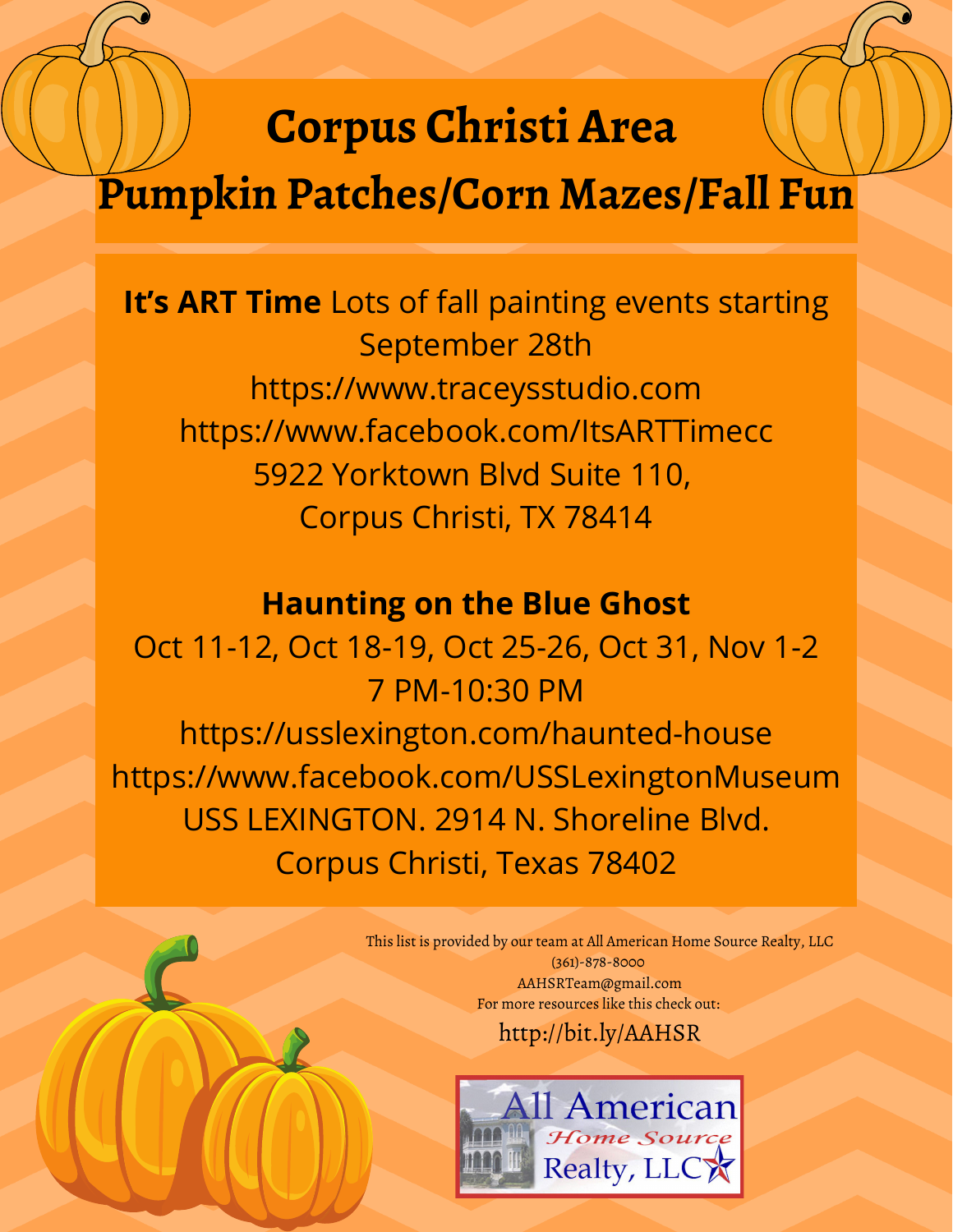# **Corpus Christi Area Pumpkin Patches/Corn Mazes/Fall Fun**

## **Grace United Methodist Church Pumpkin Patch**

September 30- October 31 Monday-Saturday 9:30 AM-6:30 PM Sunday 12:30 PM-6:30 PM https://www.ccgrace.org www.facebook.com/events/3828571113838506/ 14521 Northwest Blvd Corpus Christi, Texas 78410 (361) 933-0109

> This list is provided by our team at All American Home Source Realty, LLC (361)-878-8000 AAHSRTeam@gmail.com For more resources like this check out:

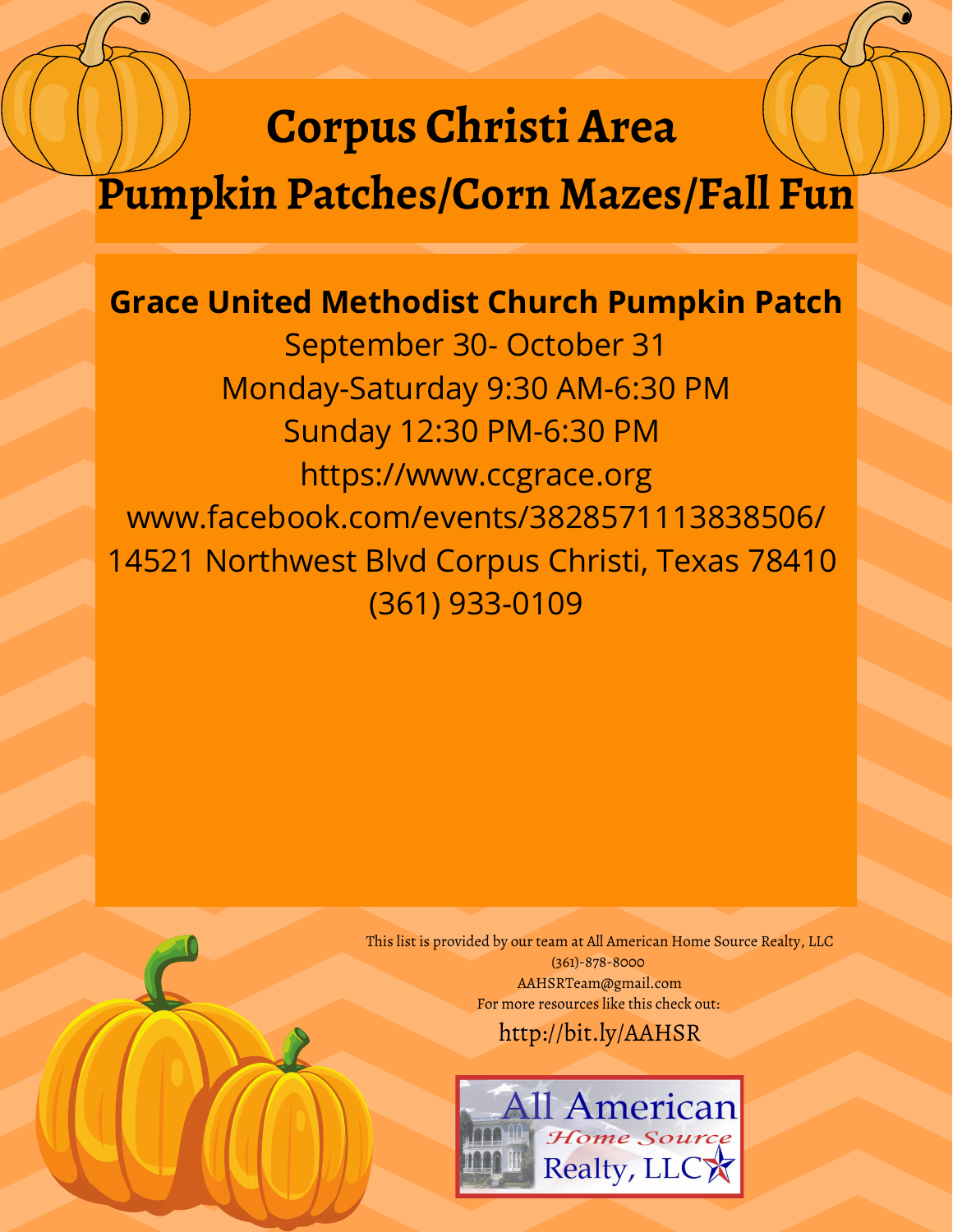## Up for a drive? Try These:

1 hours or less away

### **Pumpkin Patch & Fall Festival at Rockin' K Farms**

Oct. 3 - Nov. 8 Sat: 11am-9pm Sun: 11am-5pm Oct. 31st: 11am-4pm https://www.rockinkmaze.com https://www.facebook.com/rockinkmaze 5385 County Road 52 Robstown, Texas 78380 361-537-3308

\*From our experience this is our favorite and is a must do!!!



This list is provided by our team at All American Home Source Realty, LLC (361)-878-8000 AAHSRTeam@gmail.com For more resources like this check out:

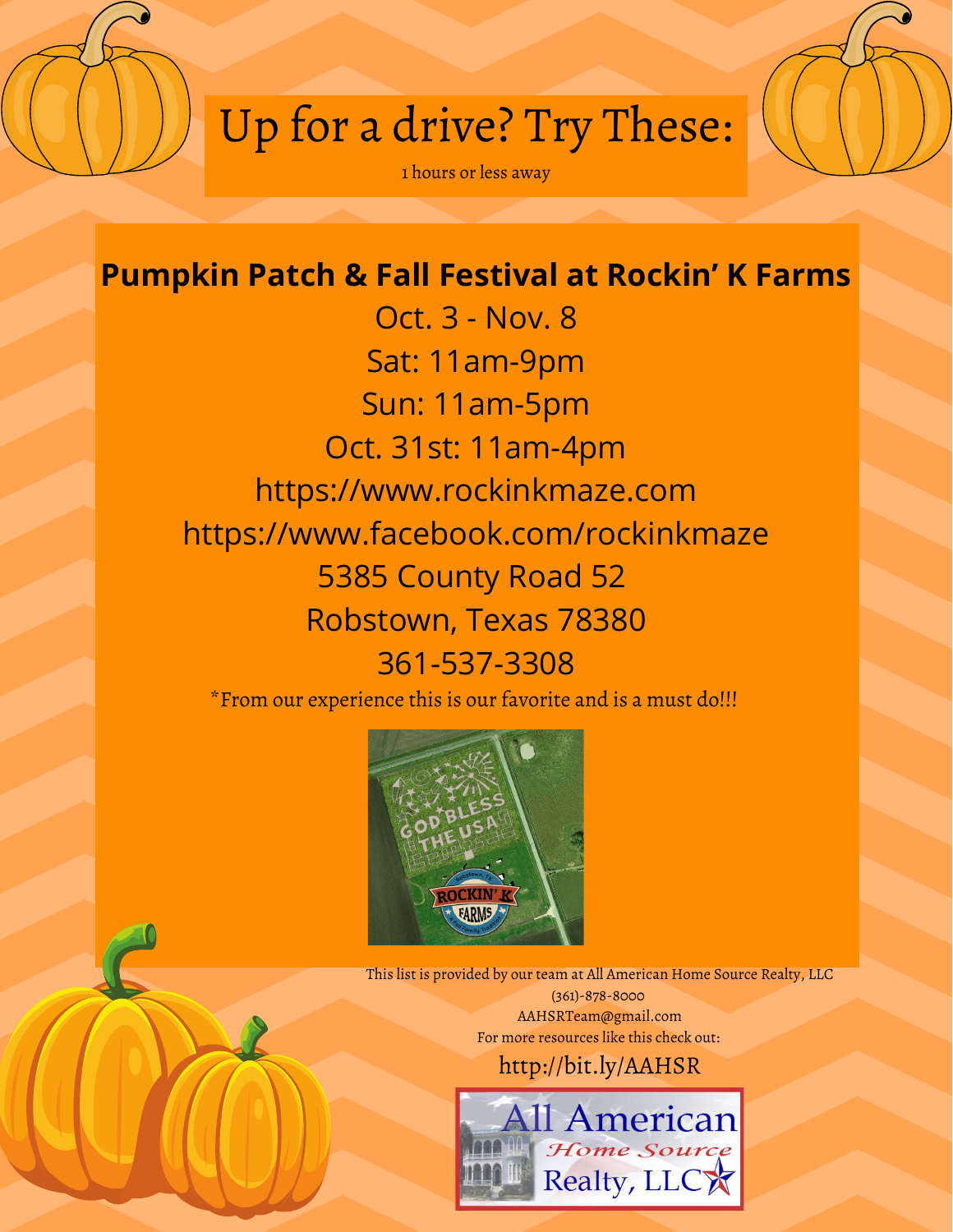## Up for a drive? Try These:

1 hours or less away continued

**First United Methodist Church Pumpkin Patch** Starts October 4, 2020 AT 1 PM – 7 PM https://www.portlandmethodist.org https://www.facebook.com/events/944596462702656/ 4545 Wildcat Dr Portland, TX (361) 777-2000

> This list is provided by our team at All American Home Source Realty, LLC (361)-878-8000 AAHSRTeam@gmail.com For more resources like this check out: